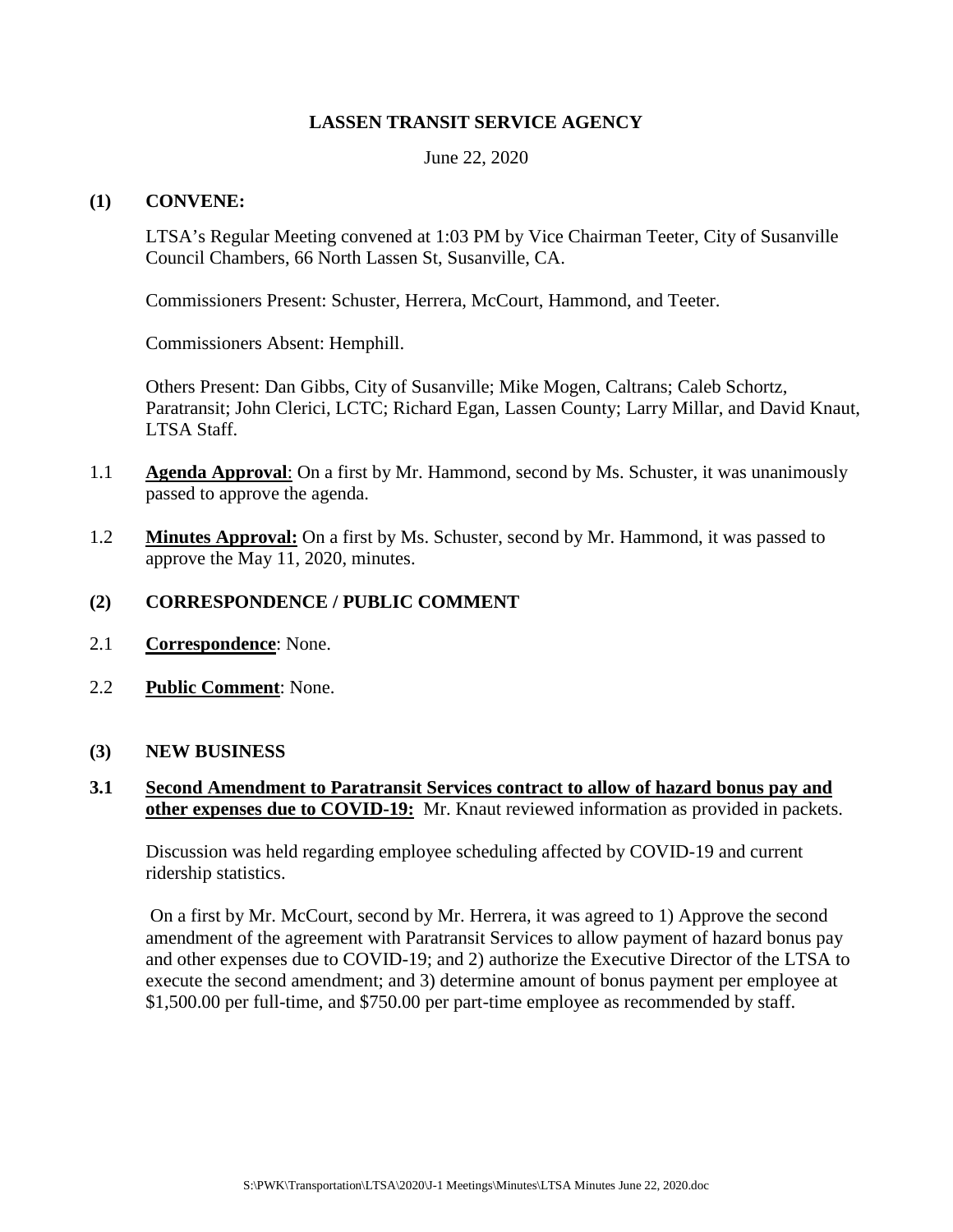## **3.2 FY 2020/2021 Fund 570 and Fund 569 Budget:** Mr. Knaut reviewed information as provided in packets.

Discussion was held to clarify budget items.

On a first by Mr. Hammond, second by Mr. McCourt, it was agreed to adopt the LTSA Fiscal Year 2020/21 Operating Budget; and adopt Resolution 20-002 authorizing the filing of a claim with the Lassen County Transportation Commission for the allocation of Transportation Development Act funds for Fiscal Year 2020/21.

**3.3 2020/21 Charter Rates:** Mr. Knaut reviewed information as provided in packets.

No Discussion was held.

On a first by Mr. McCourt, second by Ms. Schuster, it was unanimously passed to adopt Resolution 20-003, 2020/21 Charter Rates.

**3.4 Community Events Resolution**: Mr. Knaut reviewed information as provided in Packets.

No discussion was held.

On a first by Mr. Herrera, second by Mr. McCourt, it was unanimously passed to approve Resolution 20-004, approving 2020/21, annual community events.

**3.5 Request for Proposals for Transportation Services:** Mr. Knaut reviewed information as presented in packets.

Discussion was held regarding details of proposal specifications and future estimations.

It was agreed to follow staff recommendations to 1) set a minimum wage for drivers of \$17.00 per hour beginning July 1, 2020; 2) reduce vehicle service hours in the Request for Proposal (RFP) to 11,500+/ - 5%; and 3) increase the term of the proposed agreement from three base years plus two optional years to five base years with two, two-year extension options.

## **3.6 Pilot Projects for increased service:** Mr. Knaut reviewed information as presented in packets.

Discussion was held regarding route scenarios and feasibility.

Staff was directed to proceed with their recommendations for a six month pilot period for a West County Extension, including on-demand service to Lake Forest, new service along Richmond Road as presented, and for an "express" City of Susanville route.

## **(4) OTHER BUSINESS**

# 4.1 **Reports by Executive Director and Staff:** None.